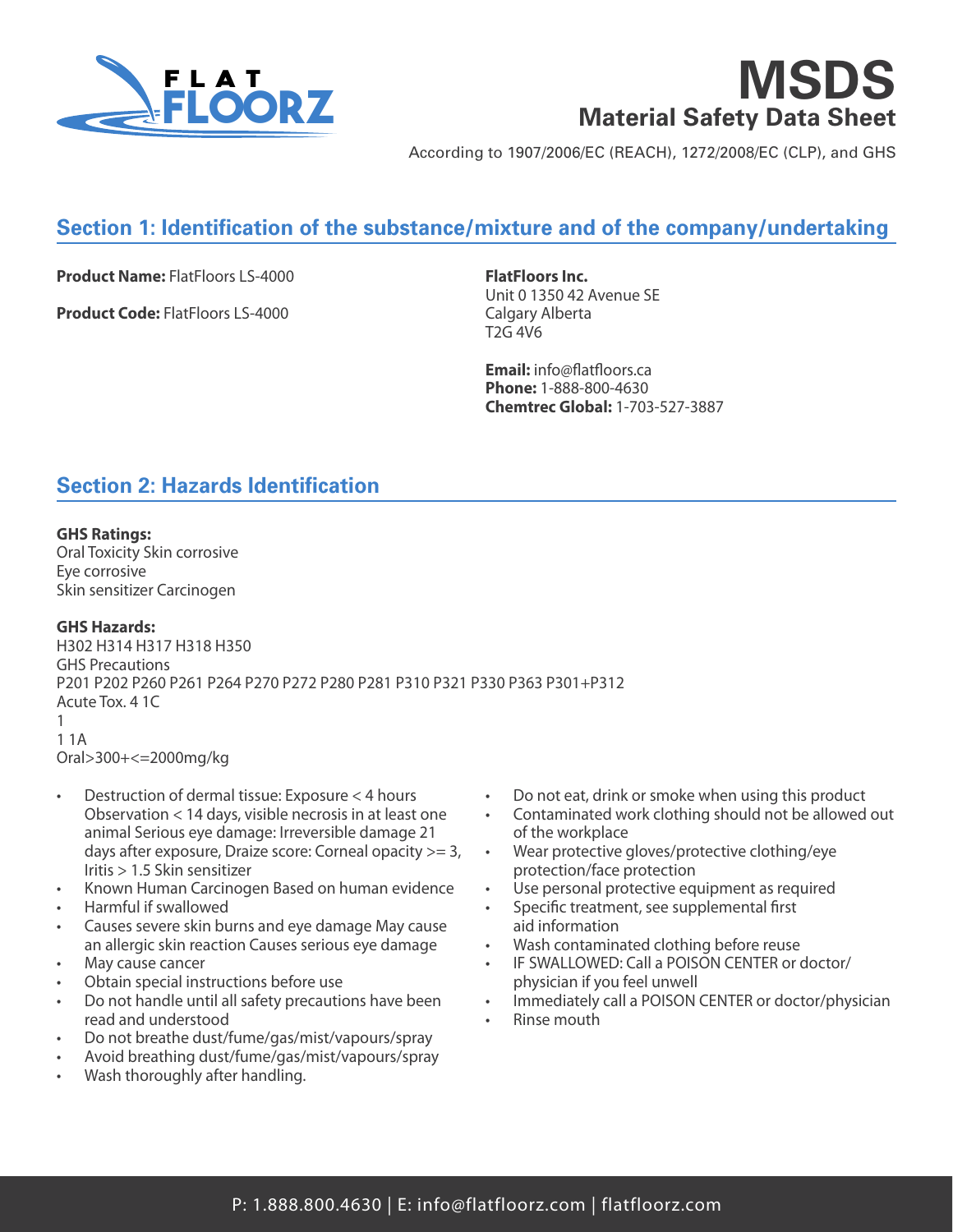

P301+P330+P331 P302+P352 P303+P361+P353 P304+P340 P305+P351+P338 P308+P313 P333+P313 P405 P501

- Signal Word: Danger
- IF SWALLOWED: Rinse mouth. Do NOT induce vomiting
- IF ON SKIN: Wash with soap and water
- IF ON SKIN (or hair): Remove/Take off immediately all contaminated clothing. Rinse skin with water/shower
- IF INHALED: Remove victim to fresh air and keep at rest in a position comfortable for breathing
- IF IN EYES: Rinse continuously with water for several minutes. Remove contact lenses if present and easy to do - continue rinsing
- IF exposed or concerned: Get medical advice/attention
- If skin irritation or a rash occurs: Get medical advice/ attention
- Store locked up
- Dispose of contents/container in accordance with local/regional/national/international regulations. Manufacturer/supplier or the competent authority to specify whether disposal requirements apply to contents, container or both.

### **Section 3: Composition/Information on Ingredients**

| <b>Chemical Name</b>        | <b>CAS</b> number | <b>Weight Concentration %</b> |
|-----------------------------|-------------------|-------------------------------|
| Ouartz                      | 14808-60-7        | $40.00\% - 50.00\%$           |
| Calcium Sulfate Hemihydrate | 26499-65-0        | $30.00\% - 40.00\%$           |
| Limestone                   | 1317-65-3         | $10.00\% - 20.00\%$           |
| Portland cement             | 65997-15-1        | $5.00\% - 10.00\%$            |

# **Section 4: First Aid Measures**

### **4.1 Description of First Aid Measures**

**After Inhalation:** Supply fresh air. If required, provide artificial respiration by qualified medical personnel. Keep patient warm. Consult doctor if symptons persist.

**After Eye Contact:** Remove contact lens if worn. Rinse opened eye for 20 to 30 minutes under running water. If symptoms persist, consult a doctor.

**After Skin Contact:** Remove all contaminated clothing. Immediately wash affected skin with lukewarm water and soap, rinse thoroughly (20 min.). If skin irritation continues, consult a doctor.

**After Swallowing:** Rinse out mouth and then drink plenty of water. Do not induce vomiting. Call for medical help immediately.

*Notes to Physician:* Treat symptomatically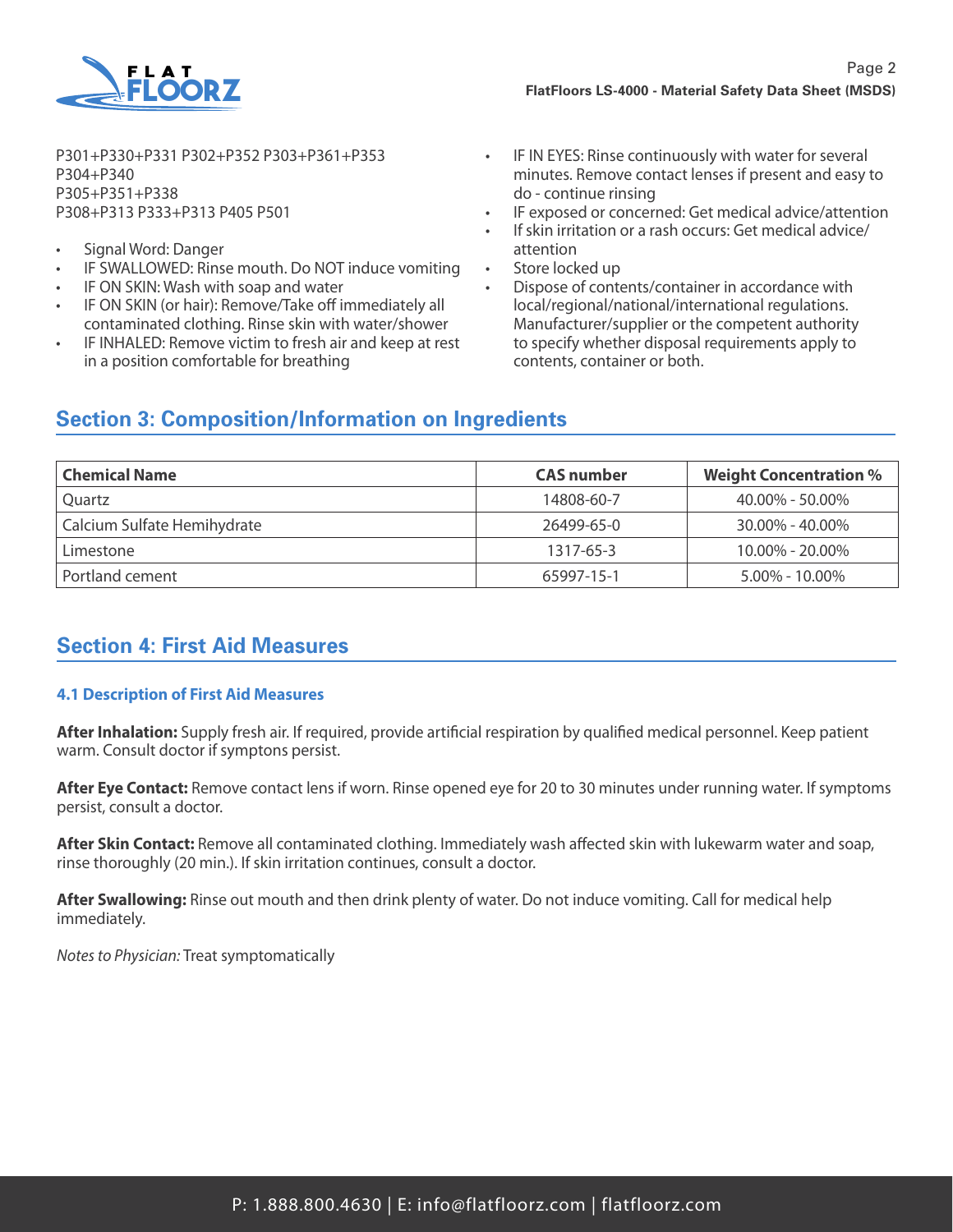

# **Section 5: Firefighting Measures**

Flash Point: 998 C (1,828 F) LEL: UEL:

### **5.1 Flammable Limits**

Not flammable under normal conditions. Contact with water may cause hydration, and formation of caustic alkaline material.

### **5.2 Extinguising Media**

- Dry Chemical
- Alcohol Resistant Foam
- Carbon dioxide
- Do not use water

#### **5.3 Special Hazards Arising from the Substance of Mixture**

Formation of toxic gases is possible during heating or in case of fire.

### **Section 6: Accidental Release Measures**

#### **6.1 Personal Precautions, Protective Equipment and Emergency Procedures**

- Avoid dust formation
- Do not breathe dust
- Avoid contact with skin, eyes and clothing
- Remove all non-essential people from the affected area.
- Ensure adequate ventilation
- Wear protective equipment

#### **6.2 Environmental Precautions**

- Do not allow to enter sewers/surface or ground water.
- Prevent seepage into sewage system, workpits and cellars.

#### **5.4 Hazardous Combustion Products**

Carbon oxides Sulphur Oxides Calcium Oxide Aldehydes

#### **5.5 Advice for Firefighters**

Wear self-contained respiratory protective device and other proper protective equipment.

#### **5.6 Fire Damage**

Dispose of fire debris and contaminated fire fighting media in accordance with official regulations

#### **6.3 Methods and Materials for Containment and Cleaning Up:**

- Ensure adequate ventilation.
- Pick up and arrange disposal without creating dust.
- Dispose of the collected material according to regulations.

#### **6.4 Reference to Other Sections**

- For personal protection see Section 8
- For disposal information see Section 13.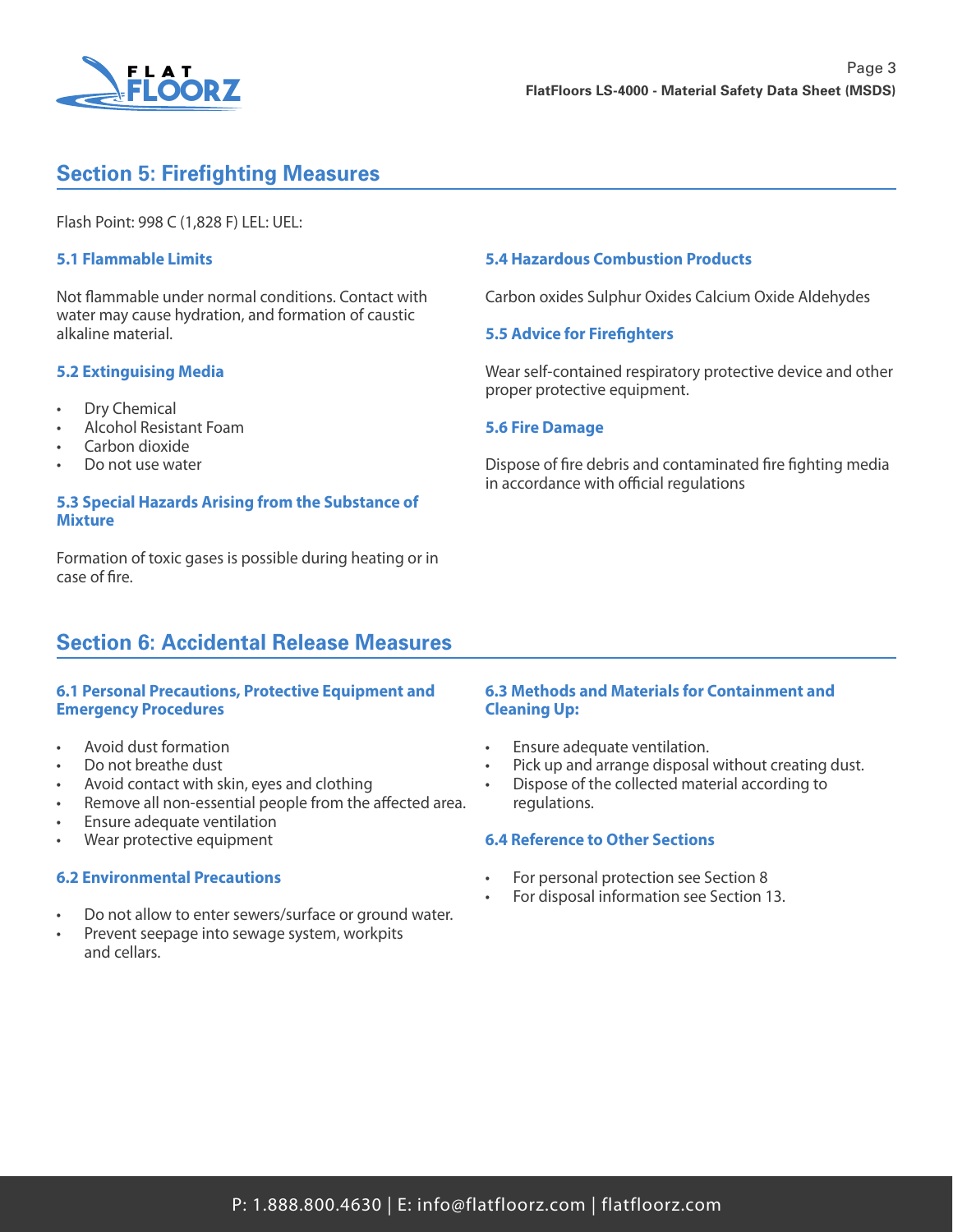

# **Section 7: Handling and Storage**

### **7.1 Precautions for Safe Handling**

- Avoid formation of respirable particles
- Do not breath vapours/dust
- Do not get in eyes, on skin, or on clothing
- Ensure good ventilation/exhaustions at the workplace
- Make sure that all applicable workplace limits are observed.

### **7.2 Conditions for Safe Storage, Including any Incompatibilities**

Store in cool, dry conditions in well sealed receptacles Keep receptacle tightly sealed. Store in dry conditions. Protect from humidity and water Storage temperature  $10 - 50 °C$ 

- Do not store together with oxidizing and acidic materials.
- Requirements to be Met by Storerooms and Receptacles: Observe all local and national regulations for storage of water polluting products.

### **7.3 Specific End Use(s)**

No further relevant information available.

# **Section 8: Exposure controls/personal protection**

### **8.1 Control Parameters**

Ingredients with limit values that require monitoring at the workplace:

| <b>Chemical Name / CAS No.</b>            | <b>OSHA Exposure Limits</b>                                        | <b>ACGIH Exposure Limits</b>                                                                                     | <b>Other Exposure Limits</b>                                          |
|-------------------------------------------|--------------------------------------------------------------------|------------------------------------------------------------------------------------------------------------------|-----------------------------------------------------------------------|
| Ouartz 14808-60-7                         | Not Established                                                    | 0.025 mg/m3 TWA<br>(respirable fraction)                                                                         | NIOSH: 0.05 mg/m3 TWA<br>(respirable dust)                            |
| Calcium Sulfate<br>Hemihydrate 26499-65-0 | 15 mg/m3 TWA (total dust);<br>5 mg/m3 TWA (respirable<br>fraction) | Not Established                                                                                                  | NIOSH: 10 mg/m3 TWA<br>(total dust); 5 mg/m3 TWA<br>(respirable dust) |
| Limestone 1317-65-3                       | 15 mg/m3 TWA (total dust);<br>5 mg/m3 TWA (respirable<br>fraction) | Not Established                                                                                                  | NIOSH: 10 mg/m3 TWA<br>(total dust); 5 mg/m3 TWA<br>(respirable dust) |
| Portland cement 65997-15-1                | 15 mg/m3 TWA (total dust);<br>5 mg/m3 TWA (respirable<br>fraction) | 1 mg/m3 TWA (particulate<br>matter containing no<br>asbestos and <1% crystalline<br>silica, respirable fraction) | NIOSH: 10 mg/m3 TWA<br>(total dust); 5 mg/m3 TWA<br>(respirable dust) |

**Additional Information:** The lists that were valid during the creation were used as a basis.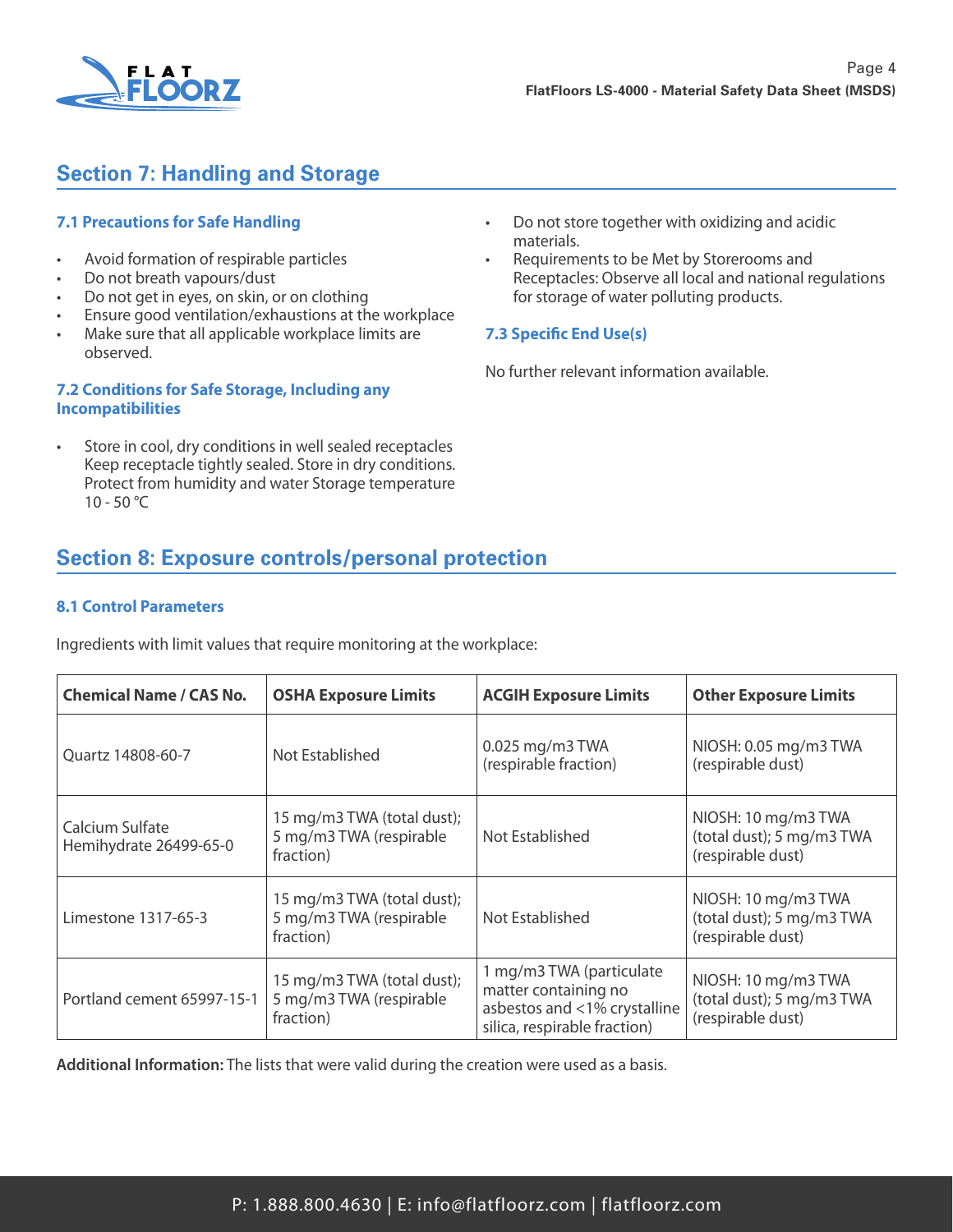

### **8.2 General Protective and Hygienic Measures**

The usual precautionary measures are to be adhered to when handling chemicals.

- Do not eat, drink, smoke or sniff while working
- Keep away foodstuffs, beverages and feed.
- Immediately remove all soiled and contaminated clothing.
- Wash hands before breaks and at the end of work.
- Avoid contact with the eyes and skin

### **8.3 Personal Protective Equipment**

**Eye Protection:** Safety glasses with side shields, goggles preferred.

**Respiratory Protection:** Use suitable respirator protective device in case of insufficient ventilation, required if TLV exceeded. Use suitable respiratory protective device when dust and fumes is formed. NIOSH/MSHA respirator is advised.

**Protection of Hands:** Protective gloves: to avoid skin problems, the glove material has to be impermeable and resistant to the product/ the substance/ the preparation. Recommended glove material: Neoprene, butyl rubber gloves, note: the selection of the suitable gloves does not only depend on the material, but also on the further marks of quality and varies from manufacturer to manufacturer several substances, the resistance of the glove material cannot be calculated in advance and has therefore to be checked prior to the application. Protective gloves should be replaced at the first signs of wear. The exact break through time has to be found out by the manufacturer of the protective gloves and has to be observed.

**Skin and Body Protection:** Choose body protection according to the amount and concentration of the dangerous substance at the work place. An eyewash and safety shower stations should be available in the work area.

# **Section 9: Physical and Chemical Properties**

### **9.1 Information on Basic Physical and Chemical Properties**

# **Section 10: Stability and Reactivity**

### **10.1 Reactivity**

Stable under recommended storage conditions. Interaction with water may cause hydration and formation of alkaline material. No decomposition if stored and applied as directed.

### **10.2 Chemical Stability**

No decomposition if stored and applied as directed.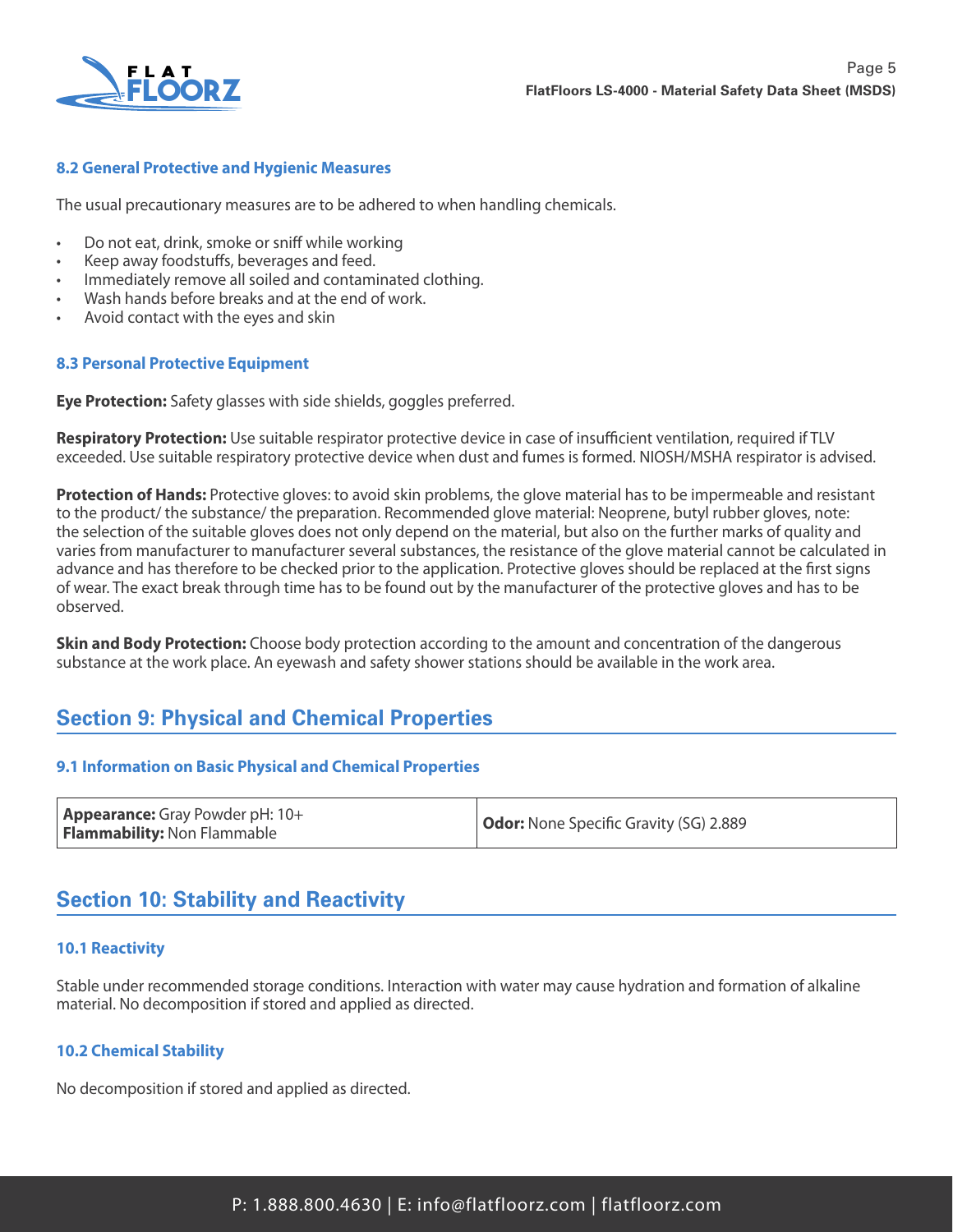

### **10.3 Possibility of Hazardous Reactions**

None known

Mixture Toxicity Oral Toxicity LD50: 1,162mg/kg

Component Toxicity

# **Section 11: Toxicological Information**

### **11.1 Information on Toxicological Effects**

CAS Number 14808-60-7 Description Quartz % Weight 40 to 50% Carcinogen Rating

**Quartz: NIOSH:** potential occupational carcinogen **IARC:** Human carcinogen **OSHA:** listed

**Routes of Entry:** No data available

**Target Organs:** Eyes Skin Respiratory System Effects of Overexposure

**Carcinogenicity:** The following chemicals comprise 0.1% or more of this mixture and are listed and/or classified as carcinogens or potential carcinogens by NTP, IARC, OSHA (mandatory listing), or ACGIH (optional listing).

### **Section 12: Ecological Information**

### **12.1 Persistence and Degradability**

**Product:** No further relevant information available

### **12.2 Bioaccumulative Potential**

**Product:** No further relevant information available

### **12.3 Mobility in Soil**

**Product:** Distribution among environmental compartments: No further relevant information available.

**Additional Ecological Information:** German Hazard Water Class NWG. Do not allow undiluted product or large quantities of it to reach ground water, water course or sewage system.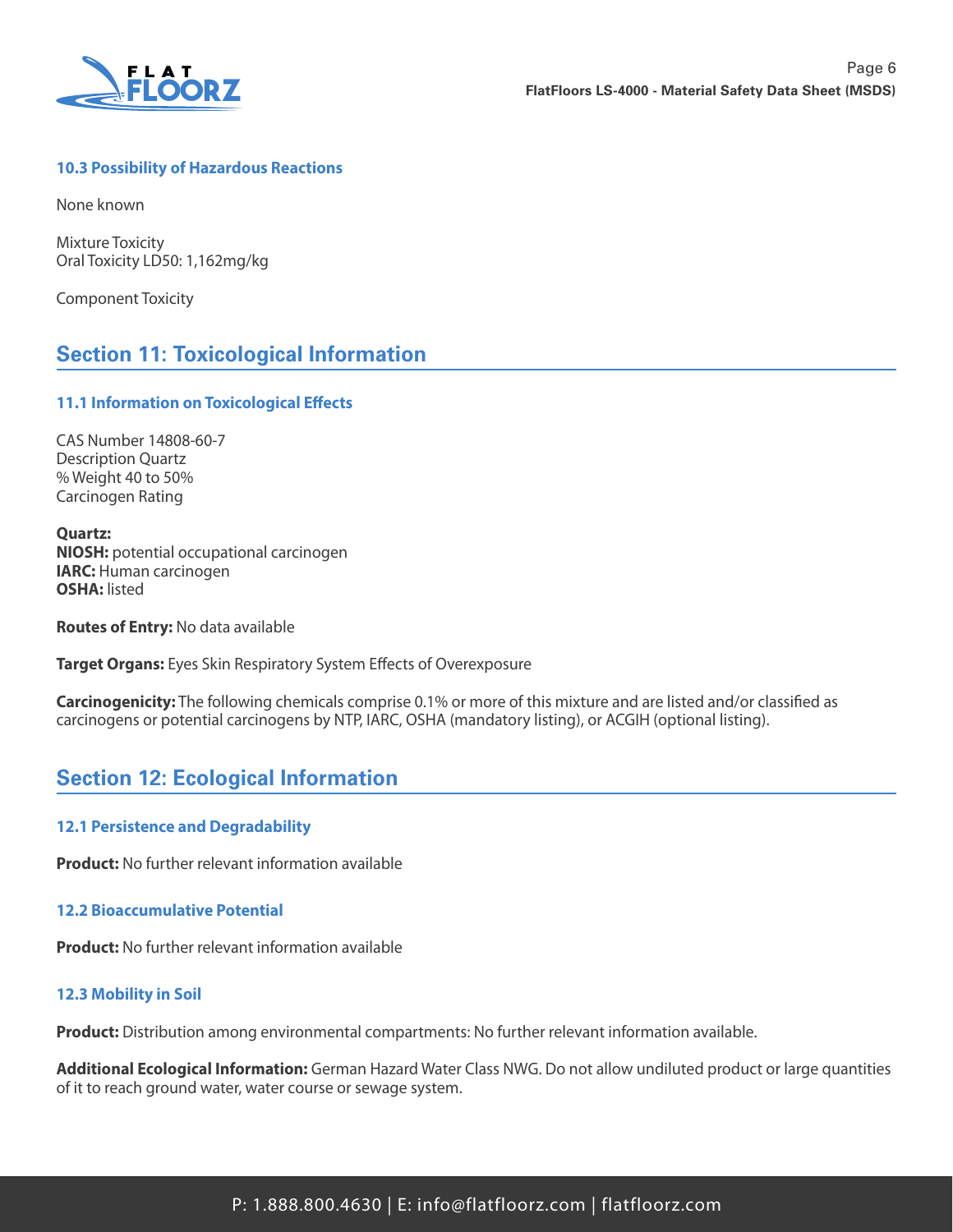

### **12.4 Results of PBT and vPvB Assessment**

**Assessment:** This mixture contains no substance considered to be persistent, bioaccumulating nor toxic (PBT). This mixture contains no substance considered to be very persistent nor very bioaccumulating (vPvB)

#### **12.5 Other Adverse Effects**

**Product:** No further relevant information available

**12.6 Toxicity** Component Ecotoxicity

### **Section 13: Disposal Considerations**

#### **13.1 Waste Treatment Methods**

**Product:** The product should not be allowed to enter drains, water courses or the soil. Do not contaminate ponds, waterways or ditches with the chemical or used container. Offer surplus and non-recyclable solutions to a licensed disposal company. Send to a licensed waste management company.

**Contaminated Packaging:** Empty remaining contents. Dispose of as unused product. Do not re-use empty containers.

### **Section 14: Transport Information**

#### **14.1 UN Number**

None - Not Regulated

Agency Proper Shipping Name UN Number Packing Group Hazard Class - Not Regulated